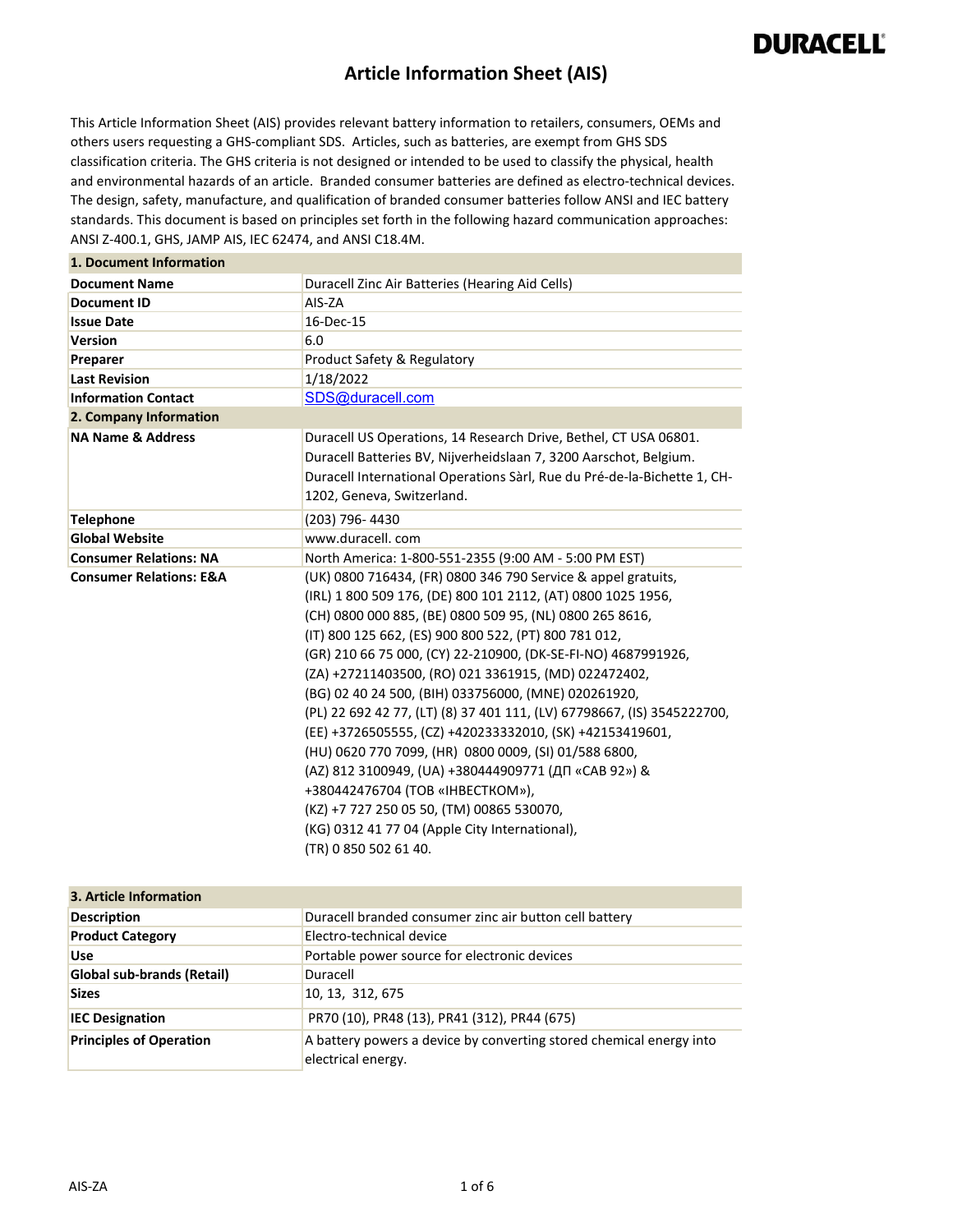| <b>Representative Product Image</b>                               | 312<br><b>DURACELL®</b><br><b><i><b>*1TRUSTED BRAND</b></i></b>                                                                                                  |
|-------------------------------------------------------------------|------------------------------------------------------------------------------------------------------------------------------------------------------------------|
| <b>4. Article Construction</b>                                    |                                                                                                                                                                  |
| <b>Applicable Battery Industry</b><br><b>Standards</b>            | ANSI C18.1M Part 1, ANSI C18.1M Part 2, ANSI C18.4, IEC 60086-1, IEC<br>60086-2, IEC 60086-5. Button cells exempt from any IEC 60086-5<br>testing.               |
| <b>Electro-technical System</b>                                   | Zinc air                                                                                                                                                         |
| Anode (Electrode - Negative)                                      | Zinc (CAS # 7440-66-6)                                                                                                                                           |
| Cathode (Electrode - Positive)                                    | Air (Oxygen)                                                                                                                                                     |
| Electrolyte                                                       | Alkali Metal Hydroxide (Aqueous Mixture: potassium hydroxide - CAS #<br>1310-58-3; sodium hydroxide - CAS # 1310-73-2)                                           |
| <b>Materials of Construction - Can</b>                            | Nickel plated steel                                                                                                                                              |
| <b>Declarable Substances</b><br>(IEC 62474 Criteria 1)            | Lead 0.01 - 0.06% (see Section 10 - EU Battery Directive)                                                                                                        |
| <b>Mercury Free Battery</b><br>(ANSI C18.4M <5ppm)                | Yes                                                                                                                                                              |
| <b>Small Cell or Battery</b><br>(ANSI C18.1M Part 2; IEC 60086-5) | All sizes of button cell batteries fit inside a specially designed test<br>cylinder 2.25 inches (57.1mm) long by 1.25 inches (31.70 mm) wide.                    |
| 5. Health & Safety                                                |                                                                                                                                                                  |
| <b>Ingestion/Small Parts Warning</b>                              | Required for sizes of button cell batteries: Keep away from children. If<br>swallowed, consult a physician immediately.                                          |
| <b>Normal Conditions of Use</b>                                   | Exposure to contents inside the sealed battery will not occur unless the<br>battery leaks, is exposed to high temperatures, or is mechanically<br>abused.        |
| <b>Note to Physician</b>                                          | A damaged battery will release concentrated and caustic potassium<br>hydroxide.                                                                                  |
| <b>First Aid - If swallowed</b>                                   | Do not induce vomiting. Seek medical attention immediately. For<br>information on treatment, call 24 HOUR BATTERY INGESTION HOTLINE<br>(telephone number below). |
| Poison Center/North America                                       | USA/CANADA CALLS ONLY: 1-800-498-8666 (toll-free)<br><b>24-HOUR BATTERY INGESTION HOTLINE</b>                                                                    |
| <b>Poison Centers/World Directory</b>                             | http://globalcrisis.info/poisonemergency.html#AAA                                                                                                                |
| <b>First Aid - Eye Contact</b>                                    | Flush with water for at least 15 minutes. Seek medical care if irritation<br>persists.                                                                           |
| <b>First Aid - Skin Contact</b>                                   | Remove contaminated clothing. Wash skin with soap and water. Seek<br>medical care if irritation persists.                                                        |
| <b>First Aid - Inhalation</b>                                     | Remove to fresh air.                                                                                                                                             |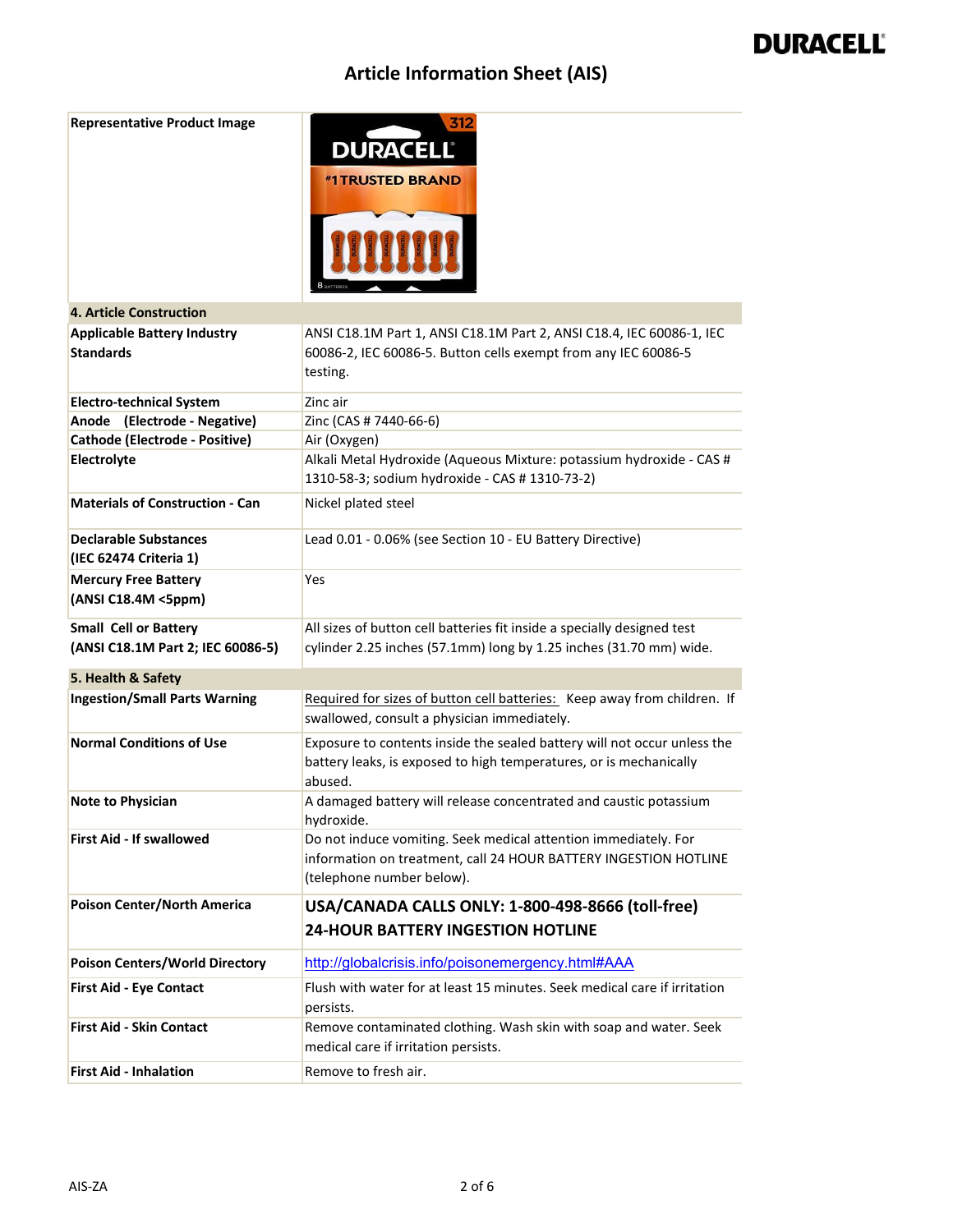| <b>Precautionary Statements</b>                                                 | CAUTION: Keep batteries away from children. If swallowed, consult a<br>physician at once. Batteries can explode or leak if heated, disassembled,<br>shorted, recharged, exposed to fire or high temparure or inserted<br>incorrectly. Do not carry batteries loose in your pocket or purse.                                                                                                                                                                                                                                                                                 |
|---------------------------------------------------------------------------------|-----------------------------------------------------------------------------------------------------------------------------------------------------------------------------------------------------------------------------------------------------------------------------------------------------------------------------------------------------------------------------------------------------------------------------------------------------------------------------------------------------------------------------------------------------------------------------|
| 6. Fire Hazard & Firefighting                                                   |                                                                                                                                                                                                                                                                                                                                                                                                                                                                                                                                                                             |
| <b>Fire Hazard</b>                                                              | Batteries may rupture or leak if involved in a fire.                                                                                                                                                                                                                                                                                                                                                                                                                                                                                                                        |
| <b>Extinguishing Media</b>                                                      | Use any extinguishing media appropriate for the surrounding area.                                                                                                                                                                                                                                                                                                                                                                                                                                                                                                           |
| <b>Fires Involving Large Quantities of</b><br><b>Batteries</b>                  | Large quantities of batteries involved in a fire will rupture and release<br>caustic potassium hydroxide. Firefighters should wear self-contained<br>breathing apparatus and protective clothing.                                                                                                                                                                                                                                                                                                                                                                           |
| 7. Handling & Storage                                                           |                                                                                                                                                                                                                                                                                                                                                                                                                                                                                                                                                                             |
| <b>Handling Precautions</b>                                                     | Avoid mechanical and electrical abuse. Do not short circuit or install<br>incorrectly. Batteries may rupture or vent if disassembled, crushed,<br>recharged or exposed to high temperatures. Install batteries in<br>accordance with equipment instructions.                                                                                                                                                                                                                                                                                                                |
| <b>Storage Precautions</b>                                                      | Store batteries in a dry place at normal room temperature.<br>Refrigeration does not make them last longer.                                                                                                                                                                                                                                                                                                                                                                                                                                                                 |
| <b>Spills of Large Quantities of Loose</b><br><b>Batteries (unpackaged)</b>     | Notify spill personnel of large spills. Irritating and flammable vapors<br>may be released from leaking or ruptured batteries. Spread batteries<br>apart to stop shorting. Eliminate all ignition sources. Evacuate area and<br>allow vapors to dissipate. Clean-up personnel should wear appropriate<br>PPE to avoid eye and skin contact and inhalation of vapors or fumes.<br>Increase ventilation. Carefully collect batteries and place in appropriate<br>container for disposal. Remove any spilled liquid with absorbent<br>material and contain for disposal.       |
| 8. Disposal Considerations (GHS Section 13)                                     |                                                                                                                                                                                                                                                                                                                                                                                                                                                                                                                                                                             |
| <b>Collection &amp; Proper Disposal</b>                                         | Dispose of used (or excess) batteries in compliance with federal,<br>state/provincial and local regulations. Do not accumulate large<br>quantities of used batteries for disposal as accumulations could cause<br>batteries to short-circuit. Do not incinerate. In countries, such as<br>Canada and the EU, where there are regulations for the collection and<br>recycling of batteries, consumers should dispose of their used batteries<br>into the collection network at municipal depots and retailers. They<br>should not dispose of batteries with household trash. |
| USA EPA RCRA (40 CFR 261)                                                       | Classified as non-hazardous waste (not ignitable, corrosive, reactive or<br>toxic). Federal Universal Waste Regulations (40 CFR 273) do not apply.<br>State requirements may be more stringent than Federal.                                                                                                                                                                                                                                                                                                                                                                |
| California Universal Waste Rule (Cal.<br>Code Regs. Title 22, Div. 4.5, Ch. 23) | California prohibits disposal of batteries as trash (including household<br>trash).                                                                                                                                                                                                                                                                                                                                                                                                                                                                                         |
| <b>Vermont Primary Battery</b><br><b>Stewardship Law (ACT 139)</b>              | In Vermont, consumers must recycle zinc air batteries. For information,<br>contact http://www.call2recycle.org                                                                                                                                                                                                                                                                                                                                                                                                                                                              |
| 9. Transport Information (GHS Section 14)                                       |                                                                                                                                                                                                                                                                                                                                                                                                                                                                                                                                                                             |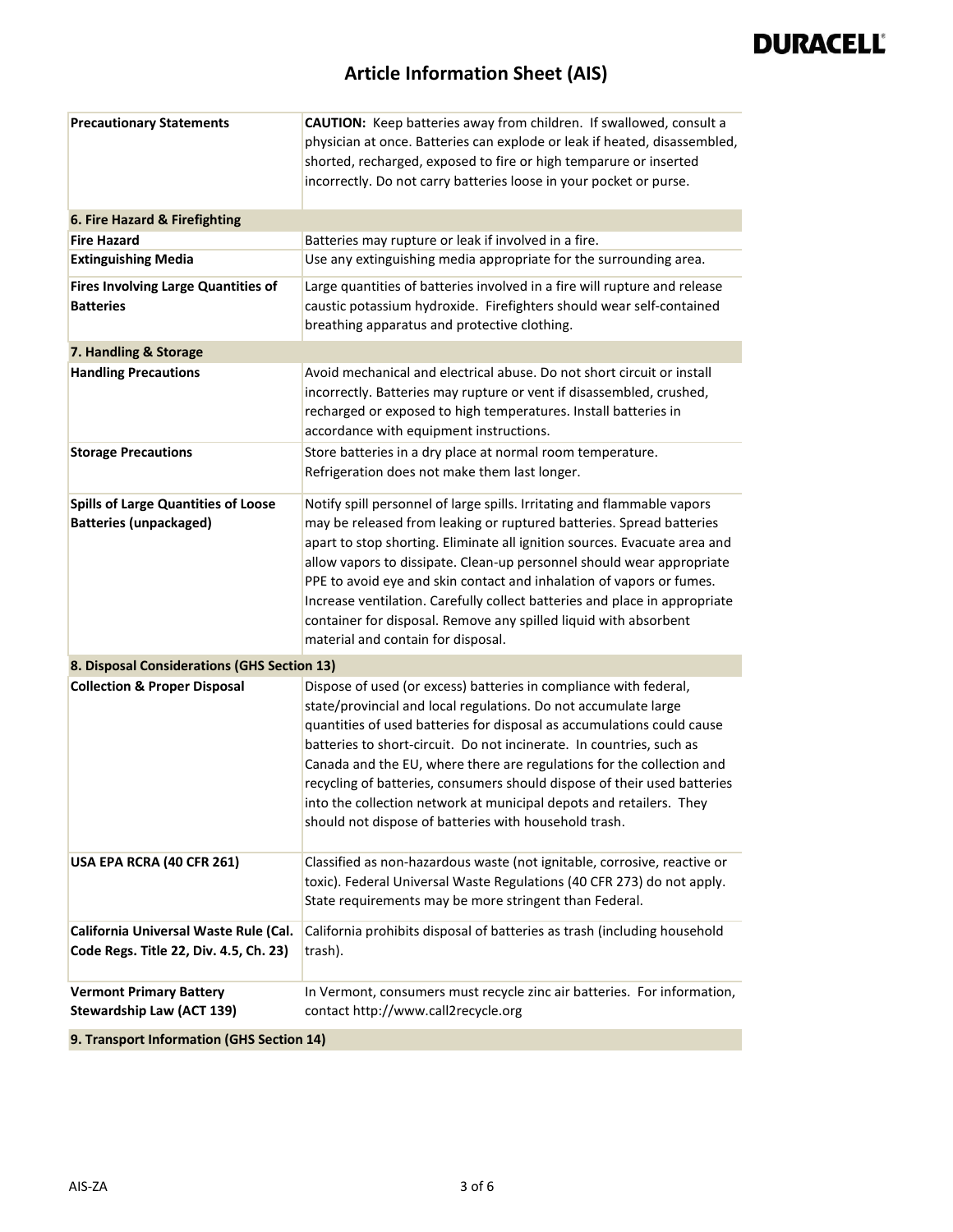| <b>Regulatory Status</b>                                                                                | Not regulated. Zinc air batteries (sometimes referred to as "Dry Cell"<br>or "household" batteries) are not listed or regulated as dangerous<br>goods under IATA Dangerous Goods Regulations, ICAO Technical<br>Instructions, IMDG Code, UN Model Regulations, U.S. Hazardous<br>Materials Regulations (49 CFR), and UNECE ADR.                                                                                                  |
|---------------------------------------------------------------------------------------------------------|----------------------------------------------------------------------------------------------------------------------------------------------------------------------------------------------------------------------------------------------------------------------------------------------------------------------------------------------------------------------------------------------------------------------------------|
| <b>UN Identification Number/</b><br><b>Shipping Name</b>                                                | None - Not Required                                                                                                                                                                                                                                                                                                                                                                                                              |
| <b>Special Provision (SP) Conformance</b>                                                               | Special regulatory provisions require batteries to be packaged in a<br>manner that prevents the generation of a dangerous quantity of heat<br>and short circuits. Shippers can prepare batteries by taping the<br>terminals, individually packaging batteries, or otherwise segregating the<br>batteries to prevent risk of creating a short circuit. Batteries shipped in<br>original unopened Duracell packaging is compliant. |
| US DOT SP                                                                                               | 49 CFR 172.102 Special Provision 130                                                                                                                                                                                                                                                                                                                                                                                             |
| Air Transport (IATA/ICAO) SP                                                                            | Special Provision A123 (IATA 62nd Edition - 2021). NOTE: The words<br>"NOT RESTRICTED" and "SPECIAL PROVISION A123" must be included<br>on the description of the substance on the Air Waybill, when air way-bill<br>is issued.                                                                                                                                                                                                  |
| <b>Passenger Air Travel</b>                                                                             | No restrictions                                                                                                                                                                                                                                                                                                                                                                                                                  |
| <b>Emergency Transportation Hotline</b>                                                                 | <b>CHEMTREC 24-Hour Emergency Response Hotline</b><br>Within the United States call +703-527-3887<br>Outside the United States, call +1 703-527-3887 (Collect)                                                                                                                                                                                                                                                                   |
| 10. Regulatory Information (GHS Section 15)<br>10a. Battery Requirements                                |                                                                                                                                                                                                                                                                                                                                                                                                                                  |
| <b>USA EPA Mercury Containing &amp;</b><br><b>Rechargeable Battery Management</b><br><b>Act of 1996</b> | During the manufacturing process, no mercury is added.                                                                                                                                                                                                                                                                                                                                                                           |
| <b>EU Battery Directive 2006/66/EC</b><br>& amendment 2013/56/EU                                        | Compliant with marking and substance EU Battery Directive restrictions<br>for mercury (<0.0005%); cadmium (<0.0020%) and lead (<0.0040%). The<br>concentration of lead in the zinc/air cells is between 100ppm to<br>600ppm (0.01% to 0.06%). Due to the size of the batteries, the marking<br>is allowed to be printed on the packaging. A specimen of the marking is<br>shown on the right:<br>۳р                              |
| 10b. General Requirements                                                                               |                                                                                                                                                                                                                                                                                                                                                                                                                                  |
| USA CPSIA 2008 (PL. 11900314)                                                                           | Exempt                                                                                                                                                                                                                                                                                                                                                                                                                           |
| USA CPSC FHSA (16 CFR 1500)                                                                             | Consumer batteries are not listed as a hazardous product.                                                                                                                                                                                                                                                                                                                                                                        |
| USA EPA TSCA Section 13 (40 CFR<br>707.20)                                                              | For customs clearance purpose, batteries are defined as an "Article".                                                                                                                                                                                                                                                                                                                                                            |
| USA EPA RCRA (40 CFR 261)                                                                               | Classified as non-hazardous waste (not ignitable, corrosive, reactive or<br>toxic). Federal Universal Waste Regulations (40 CFR 273) do not apply.<br>State requirements may be more stringent than Federal.                                                                                                                                                                                                                     |
| California Prop 65                                                                                      | No warning required per 3rd party assessment.                                                                                                                                                                                                                                                                                                                                                                                    |
| <b>CANADA Products Containing</b>                                                                       | Mercury free                                                                                                                                                                                                                                                                                                                                                                                                                     |
| <b>Mercury Regulations SOR/20140254</b>                                                                 |                                                                                                                                                                                                                                                                                                                                                                                                                                  |
| EU REACH REGULATION (EC) NO.<br>1907/2006                                                               | Regulated as an "article." No listed substances are present (>0.1% w/w)<br>in accordance with ECJ article definition of 10 September 2015.                                                                                                                                                                                                                                                                                       |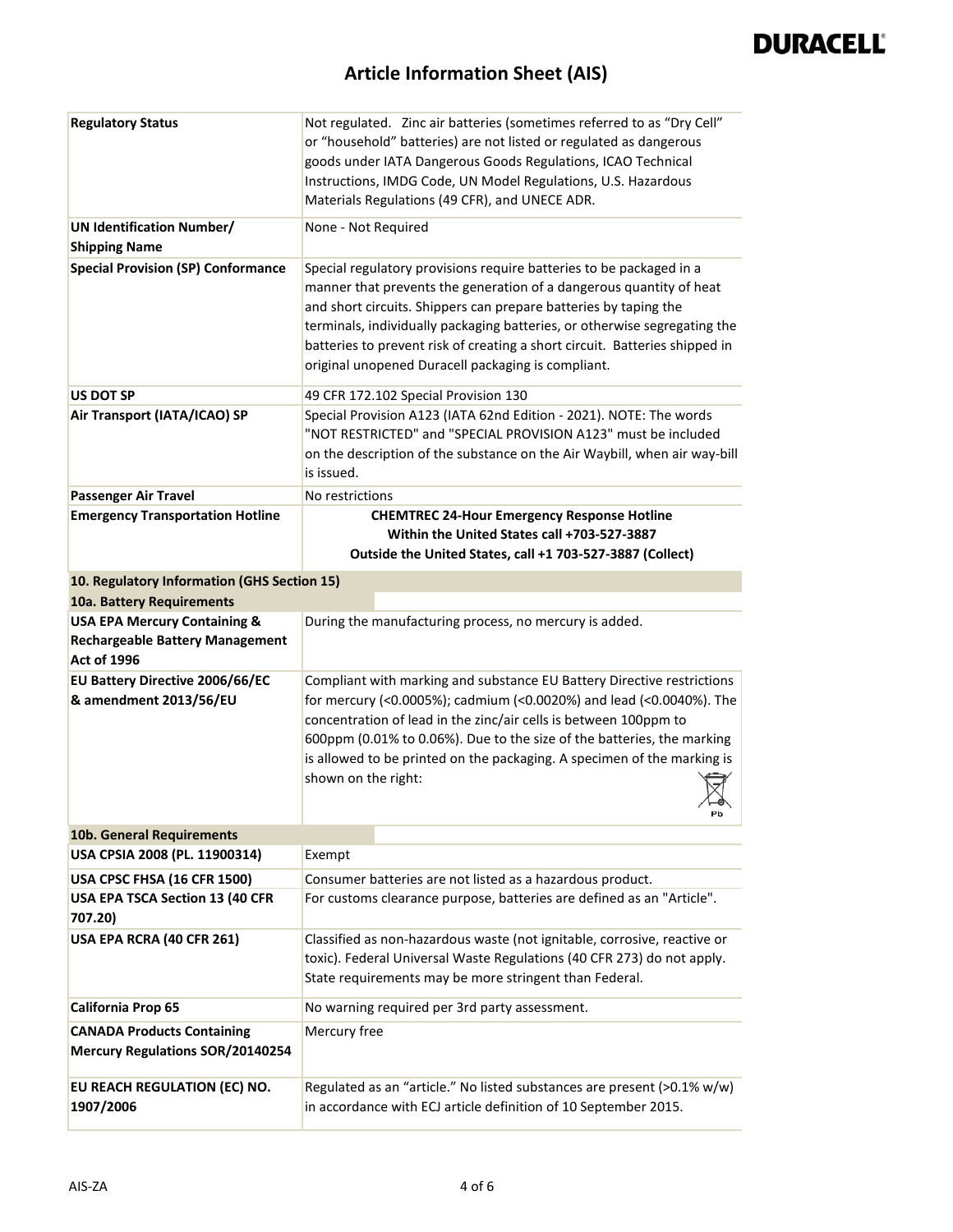| German Federal Water Management<br>Not applicable - primary zinc air batteries are articles.<br>Act (WHG)<br>10c. Regulatory Definitions - Articles<br>29 CFR 1910.1200(b)(6)(v)<br><b>USA OSHA</b><br>40 CFR 704.3; 710.2(3)(c); and [19 CFR 12.1209a)]<br><b>USA TSCA</b><br><b>EU REACH</b><br>Title 1 - Chapter 2 - Article 3(3)<br>Section 1.3.2.1<br><b>GHS</b><br>11. Other Information<br>11a. AIS Hazard Communication Approaches (consulted in developing this document):<br><b>Globally Harmonized System (GHS)</b><br>GHS SDS requirements and classification criteria do not apply to articles<br>or products (such as batteries) that have a fixed shape, which are not<br>intended to release a chemical. The article exemption is found in<br>Section 1.3.2.1.1 of the GHS and reads: The GHS applies to pure<br>substances and their dilute solutions and to mixtures. "Articles" as<br>defined by the Hazard Communication Standard (29 CFR 1900.1200) of<br>the OSHA of the USA, or by similar definition, are outside the scope of<br>the system."<br><b>Joint Article Management Promotion</b><br>JAMP is a Japanese Industry Association who developed the concept of<br><b>Consortium JAMP</b><br>an Article Information Sheet as a supply chain tool to share and<br>communicate chemical information in articles. The AIS authoring<br>process is based on "declarable" substances to meet global regulatory<br>requirements as well as substances to be reported by GADSL, JIG, etc.<br>An international standard that came into effect in March 2012<br>IEC 62474 Ed. 1.0 B:2012 Material<br><b>Declaration for Products of and for</b><br>concerning declaration for electrical and electronic products. IEC 6274<br>replaces the defunct Joint Industry Guide - Material Declaration for<br>the Electro-technical Industry<br>Electro-technical Products (JIG-101-Ed 4.1 (May 21, 2012)<br>IEC 62474 Database - Publically<br>The general principle for a substance to be included in the database as a<br>available online (maintained by TC11: declarable substance is: 1) existing national laws or regulations in an<br><b>Environmental Standardization for</b><br>IEC member country that are relevant to Electro-technical products and<br>electrical and electronic products and that prohibit or restrict substances, or that have a labeling,<br>communication, reporting or notification requirement, and 2) applying<br>systems.<br>IEC 62474 criteria results in identification of declarable substance.<br>ANSI Z 400.1/Z19.1 (2010)<br>2.1 Scope: Applies to preparation of SDSs for hazardous chemicals used<br>under occupational conditions. Does not address how the standard<br>may be applied to articles. It presents basic information on how to<br>develop and write a SDS. Additional information is provided to help<br>comply with state and federal environmental and safety laws and<br>regulations. Elements of the standard may be acceptable for<br>International use.<br>ANSI C18.4M-2017 Portable Cells and This standard provides regulatory guidance and a template to author an<br><b>Batteries - Environmental</b><br>article information sheet for a portable consumer battery. See Annex | <b>EU REACH Article 31</b> | SDS is not required consumer alkaline batteries. |
|---------------------------------------------------------------------------------------------------------------------------------------------------------------------------------------------------------------------------------------------------------------------------------------------------------------------------------------------------------------------------------------------------------------------------------------------------------------------------------------------------------------------------------------------------------------------------------------------------------------------------------------------------------------------------------------------------------------------------------------------------------------------------------------------------------------------------------------------------------------------------------------------------------------------------------------------------------------------------------------------------------------------------------------------------------------------------------------------------------------------------------------------------------------------------------------------------------------------------------------------------------------------------------------------------------------------------------------------------------------------------------------------------------------------------------------------------------------------------------------------------------------------------------------------------------------------------------------------------------------------------------------------------------------------------------------------------------------------------------------------------------------------------------------------------------------------------------------------------------------------------------------------------------------------------------------------------------------------------------------------------------------------------------------------------------------------------------------------------------------------------------------------------------------------------------------------------------------------------------------------------------------------------------------------------------------------------------------------------------------------------------------------------------------------------------------------------------------------------------------------------------------------------------------------------------------------------------------------------------------------------------------------------------------------------------------------------------------------------------------------------------------------------------------------------------------------------------------------------------------------------------------------------------------------------------------------------------------------------------------------------------------------------------------------------------------------------------------------------------------------------------------------------------------------------------------------------------------------------------------------------------------|----------------------------|--------------------------------------------------|
|                                                                                                                                                                                                                                                                                                                                                                                                                                                                                                                                                                                                                                                                                                                                                                                                                                                                                                                                                                                                                                                                                                                                                                                                                                                                                                                                                                                                                                                                                                                                                                                                                                                                                                                                                                                                                                                                                                                                                                                                                                                                                                                                                                                                                                                                                                                                                                                                                                                                                                                                                                                                                                                                                                                                                                                                                                                                                                                                                                                                                                                                                                                                                                                                                                                               |                            |                                                  |
|                                                                                                                                                                                                                                                                                                                                                                                                                                                                                                                                                                                                                                                                                                                                                                                                                                                                                                                                                                                                                                                                                                                                                                                                                                                                                                                                                                                                                                                                                                                                                                                                                                                                                                                                                                                                                                                                                                                                                                                                                                                                                                                                                                                                                                                                                                                                                                                                                                                                                                                                                                                                                                                                                                                                                                                                                                                                                                                                                                                                                                                                                                                                                                                                                                                               |                            |                                                  |
|                                                                                                                                                                                                                                                                                                                                                                                                                                                                                                                                                                                                                                                                                                                                                                                                                                                                                                                                                                                                                                                                                                                                                                                                                                                                                                                                                                                                                                                                                                                                                                                                                                                                                                                                                                                                                                                                                                                                                                                                                                                                                                                                                                                                                                                                                                                                                                                                                                                                                                                                                                                                                                                                                                                                                                                                                                                                                                                                                                                                                                                                                                                                                                                                                                                               |                            |                                                  |
|                                                                                                                                                                                                                                                                                                                                                                                                                                                                                                                                                                                                                                                                                                                                                                                                                                                                                                                                                                                                                                                                                                                                                                                                                                                                                                                                                                                                                                                                                                                                                                                                                                                                                                                                                                                                                                                                                                                                                                                                                                                                                                                                                                                                                                                                                                                                                                                                                                                                                                                                                                                                                                                                                                                                                                                                                                                                                                                                                                                                                                                                                                                                                                                                                                                               |                            |                                                  |
|                                                                                                                                                                                                                                                                                                                                                                                                                                                                                                                                                                                                                                                                                                                                                                                                                                                                                                                                                                                                                                                                                                                                                                                                                                                                                                                                                                                                                                                                                                                                                                                                                                                                                                                                                                                                                                                                                                                                                                                                                                                                                                                                                                                                                                                                                                                                                                                                                                                                                                                                                                                                                                                                                                                                                                                                                                                                                                                                                                                                                                                                                                                                                                                                                                                               |                            |                                                  |
|                                                                                                                                                                                                                                                                                                                                                                                                                                                                                                                                                                                                                                                                                                                                                                                                                                                                                                                                                                                                                                                                                                                                                                                                                                                                                                                                                                                                                                                                                                                                                                                                                                                                                                                                                                                                                                                                                                                                                                                                                                                                                                                                                                                                                                                                                                                                                                                                                                                                                                                                                                                                                                                                                                                                                                                                                                                                                                                                                                                                                                                                                                                                                                                                                                                               |                            |                                                  |
|                                                                                                                                                                                                                                                                                                                                                                                                                                                                                                                                                                                                                                                                                                                                                                                                                                                                                                                                                                                                                                                                                                                                                                                                                                                                                                                                                                                                                                                                                                                                                                                                                                                                                                                                                                                                                                                                                                                                                                                                                                                                                                                                                                                                                                                                                                                                                                                                                                                                                                                                                                                                                                                                                                                                                                                                                                                                                                                                                                                                                                                                                                                                                                                                                                                               |                            |                                                  |
|                                                                                                                                                                                                                                                                                                                                                                                                                                                                                                                                                                                                                                                                                                                                                                                                                                                                                                                                                                                                                                                                                                                                                                                                                                                                                                                                                                                                                                                                                                                                                                                                                                                                                                                                                                                                                                                                                                                                                                                                                                                                                                                                                                                                                                                                                                                                                                                                                                                                                                                                                                                                                                                                                                                                                                                                                                                                                                                                                                                                                                                                                                                                                                                                                                                               |                            |                                                  |
|                                                                                                                                                                                                                                                                                                                                                                                                                                                                                                                                                                                                                                                                                                                                                                                                                                                                                                                                                                                                                                                                                                                                                                                                                                                                                                                                                                                                                                                                                                                                                                                                                                                                                                                                                                                                                                                                                                                                                                                                                                                                                                                                                                                                                                                                                                                                                                                                                                                                                                                                                                                                                                                                                                                                                                                                                                                                                                                                                                                                                                                                                                                                                                                                                                                               |                            |                                                  |
|                                                                                                                                                                                                                                                                                                                                                                                                                                                                                                                                                                                                                                                                                                                                                                                                                                                                                                                                                                                                                                                                                                                                                                                                                                                                                                                                                                                                                                                                                                                                                                                                                                                                                                                                                                                                                                                                                                                                                                                                                                                                                                                                                                                                                                                                                                                                                                                                                                                                                                                                                                                                                                                                                                                                                                                                                                                                                                                                                                                                                                                                                                                                                                                                                                                               |                            |                                                  |
|                                                                                                                                                                                                                                                                                                                                                                                                                                                                                                                                                                                                                                                                                                                                                                                                                                                                                                                                                                                                                                                                                                                                                                                                                                                                                                                                                                                                                                                                                                                                                                                                                                                                                                                                                                                                                                                                                                                                                                                                                                                                                                                                                                                                                                                                                                                                                                                                                                                                                                                                                                                                                                                                                                                                                                                                                                                                                                                                                                                                                                                                                                                                                                                                                                                               |                            |                                                  |
|                                                                                                                                                                                                                                                                                                                                                                                                                                                                                                                                                                                                                                                                                                                                                                                                                                                                                                                                                                                                                                                                                                                                                                                                                                                                                                                                                                                                                                                                                                                                                                                                                                                                                                                                                                                                                                                                                                                                                                                                                                                                                                                                                                                                                                                                                                                                                                                                                                                                                                                                                                                                                                                                                                                                                                                                                                                                                                                                                                                                                                                                                                                                                                                                                                                               |                            |                                                  |
|                                                                                                                                                                                                                                                                                                                                                                                                                                                                                                                                                                                                                                                                                                                                                                                                                                                                                                                                                                                                                                                                                                                                                                                                                                                                                                                                                                                                                                                                                                                                                                                                                                                                                                                                                                                                                                                                                                                                                                                                                                                                                                                                                                                                                                                                                                                                                                                                                                                                                                                                                                                                                                                                                                                                                                                                                                                                                                                                                                                                                                                                                                                                                                                                                                                               |                            |                                                  |
|                                                                                                                                                                                                                                                                                                                                                                                                                                                                                                                                                                                                                                                                                                                                                                                                                                                                                                                                                                                                                                                                                                                                                                                                                                                                                                                                                                                                                                                                                                                                                                                                                                                                                                                                                                                                                                                                                                                                                                                                                                                                                                                                                                                                                                                                                                                                                                                                                                                                                                                                                                                                                                                                                                                                                                                                                                                                                                                                                                                                                                                                                                                                                                                                                                                               |                            |                                                  |
|                                                                                                                                                                                                                                                                                                                                                                                                                                                                                                                                                                                                                                                                                                                                                                                                                                                                                                                                                                                                                                                                                                                                                                                                                                                                                                                                                                                                                                                                                                                                                                                                                                                                                                                                                                                                                                                                                                                                                                                                                                                                                                                                                                                                                                                                                                                                                                                                                                                                                                                                                                                                                                                                                                                                                                                                                                                                                                                                                                                                                                                                                                                                                                                                                                                               |                            |                                                  |
|                                                                                                                                                                                                                                                                                                                                                                                                                                                                                                                                                                                                                                                                                                                                                                                                                                                                                                                                                                                                                                                                                                                                                                                                                                                                                                                                                                                                                                                                                                                                                                                                                                                                                                                                                                                                                                                                                                                                                                                                                                                                                                                                                                                                                                                                                                                                                                                                                                                                                                                                                                                                                                                                                                                                                                                                                                                                                                                                                                                                                                                                                                                                                                                                                                                               |                            |                                                  |
|                                                                                                                                                                                                                                                                                                                                                                                                                                                                                                                                                                                                                                                                                                                                                                                                                                                                                                                                                                                                                                                                                                                                                                                                                                                                                                                                                                                                                                                                                                                                                                                                                                                                                                                                                                                                                                                                                                                                                                                                                                                                                                                                                                                                                                                                                                                                                                                                                                                                                                                                                                                                                                                                                                                                                                                                                                                                                                                                                                                                                                                                                                                                                                                                                                                               |                            |                                                  |
|                                                                                                                                                                                                                                                                                                                                                                                                                                                                                                                                                                                                                                                                                                                                                                                                                                                                                                                                                                                                                                                                                                                                                                                                                                                                                                                                                                                                                                                                                                                                                                                                                                                                                                                                                                                                                                                                                                                                                                                                                                                                                                                                                                                                                                                                                                                                                                                                                                                                                                                                                                                                                                                                                                                                                                                                                                                                                                                                                                                                                                                                                                                                                                                                                                                               |                            |                                                  |
|                                                                                                                                                                                                                                                                                                                                                                                                                                                                                                                                                                                                                                                                                                                                                                                                                                                                                                                                                                                                                                                                                                                                                                                                                                                                                                                                                                                                                                                                                                                                                                                                                                                                                                                                                                                                                                                                                                                                                                                                                                                                                                                                                                                                                                                                                                                                                                                                                                                                                                                                                                                                                                                                                                                                                                                                                                                                                                                                                                                                                                                                                                                                                                                                                                                               |                            |                                                  |
|                                                                                                                                                                                                                                                                                                                                                                                                                                                                                                                                                                                                                                                                                                                                                                                                                                                                                                                                                                                                                                                                                                                                                                                                                                                                                                                                                                                                                                                                                                                                                                                                                                                                                                                                                                                                                                                                                                                                                                                                                                                                                                                                                                                                                                                                                                                                                                                                                                                                                                                                                                                                                                                                                                                                                                                                                                                                                                                                                                                                                                                                                                                                                                                                                                                               |                            |                                                  |
|                                                                                                                                                                                                                                                                                                                                                                                                                                                                                                                                                                                                                                                                                                                                                                                                                                                                                                                                                                                                                                                                                                                                                                                                                                                                                                                                                                                                                                                                                                                                                                                                                                                                                                                                                                                                                                                                                                                                                                                                                                                                                                                                                                                                                                                                                                                                                                                                                                                                                                                                                                                                                                                                                                                                                                                                                                                                                                                                                                                                                                                                                                                                                                                                                                                               |                            |                                                  |
|                                                                                                                                                                                                                                                                                                                                                                                                                                                                                                                                                                                                                                                                                                                                                                                                                                                                                                                                                                                                                                                                                                                                                                                                                                                                                                                                                                                                                                                                                                                                                                                                                                                                                                                                                                                                                                                                                                                                                                                                                                                                                                                                                                                                                                                                                                                                                                                                                                                                                                                                                                                                                                                                                                                                                                                                                                                                                                                                                                                                                                                                                                                                                                                                                                                               |                            |                                                  |
|                                                                                                                                                                                                                                                                                                                                                                                                                                                                                                                                                                                                                                                                                                                                                                                                                                                                                                                                                                                                                                                                                                                                                                                                                                                                                                                                                                                                                                                                                                                                                                                                                                                                                                                                                                                                                                                                                                                                                                                                                                                                                                                                                                                                                                                                                                                                                                                                                                                                                                                                                                                                                                                                                                                                                                                                                                                                                                                                                                                                                                                                                                                                                                                                                                                               |                            |                                                  |
|                                                                                                                                                                                                                                                                                                                                                                                                                                                                                                                                                                                                                                                                                                                                                                                                                                                                                                                                                                                                                                                                                                                                                                                                                                                                                                                                                                                                                                                                                                                                                                                                                                                                                                                                                                                                                                                                                                                                                                                                                                                                                                                                                                                                                                                                                                                                                                                                                                                                                                                                                                                                                                                                                                                                                                                                                                                                                                                                                                                                                                                                                                                                                                                                                                                               |                            |                                                  |
|                                                                                                                                                                                                                                                                                                                                                                                                                                                                                                                                                                                                                                                                                                                                                                                                                                                                                                                                                                                                                                                                                                                                                                                                                                                                                                                                                                                                                                                                                                                                                                                                                                                                                                                                                                                                                                                                                                                                                                                                                                                                                                                                                                                                                                                                                                                                                                                                                                                                                                                                                                                                                                                                                                                                                                                                                                                                                                                                                                                                                                                                                                                                                                                                                                                               |                            |                                                  |
|                                                                                                                                                                                                                                                                                                                                                                                                                                                                                                                                                                                                                                                                                                                                                                                                                                                                                                                                                                                                                                                                                                                                                                                                                                                                                                                                                                                                                                                                                                                                                                                                                                                                                                                                                                                                                                                                                                                                                                                                                                                                                                                                                                                                                                                                                                                                                                                                                                                                                                                                                                                                                                                                                                                                                                                                                                                                                                                                                                                                                                                                                                                                                                                                                                                               |                            |                                                  |
|                                                                                                                                                                                                                                                                                                                                                                                                                                                                                                                                                                                                                                                                                                                                                                                                                                                                                                                                                                                                                                                                                                                                                                                                                                                                                                                                                                                                                                                                                                                                                                                                                                                                                                                                                                                                                                                                                                                                                                                                                                                                                                                                                                                                                                                                                                                                                                                                                                                                                                                                                                                                                                                                                                                                                                                                                                                                                                                                                                                                                                                                                                                                                                                                                                                               |                            |                                                  |
|                                                                                                                                                                                                                                                                                                                                                                                                                                                                                                                                                                                                                                                                                                                                                                                                                                                                                                                                                                                                                                                                                                                                                                                                                                                                                                                                                                                                                                                                                                                                                                                                                                                                                                                                                                                                                                                                                                                                                                                                                                                                                                                                                                                                                                                                                                                                                                                                                                                                                                                                                                                                                                                                                                                                                                                                                                                                                                                                                                                                                                                                                                                                                                                                                                                               |                            |                                                  |
|                                                                                                                                                                                                                                                                                                                                                                                                                                                                                                                                                                                                                                                                                                                                                                                                                                                                                                                                                                                                                                                                                                                                                                                                                                                                                                                                                                                                                                                                                                                                                                                                                                                                                                                                                                                                                                                                                                                                                                                                                                                                                                                                                                                                                                                                                                                                                                                                                                                                                                                                                                                                                                                                                                                                                                                                                                                                                                                                                                                                                                                                                                                                                                                                                                                               |                            |                                                  |
|                                                                                                                                                                                                                                                                                                                                                                                                                                                                                                                                                                                                                                                                                                                                                                                                                                                                                                                                                                                                                                                                                                                                                                                                                                                                                                                                                                                                                                                                                                                                                                                                                                                                                                                                                                                                                                                                                                                                                                                                                                                                                                                                                                                                                                                                                                                                                                                                                                                                                                                                                                                                                                                                                                                                                                                                                                                                                                                                                                                                                                                                                                                                                                                                                                                               |                            |                                                  |
|                                                                                                                                                                                                                                                                                                                                                                                                                                                                                                                                                                                                                                                                                                                                                                                                                                                                                                                                                                                                                                                                                                                                                                                                                                                                                                                                                                                                                                                                                                                                                                                                                                                                                                                                                                                                                                                                                                                                                                                                                                                                                                                                                                                                                                                                                                                                                                                                                                                                                                                                                                                                                                                                                                                                                                                                                                                                                                                                                                                                                                                                                                                                                                                                                                                               |                            |                                                  |
|                                                                                                                                                                                                                                                                                                                                                                                                                                                                                                                                                                                                                                                                                                                                                                                                                                                                                                                                                                                                                                                                                                                                                                                                                                                                                                                                                                                                                                                                                                                                                                                                                                                                                                                                                                                                                                                                                                                                                                                                                                                                                                                                                                                                                                                                                                                                                                                                                                                                                                                                                                                                                                                                                                                                                                                                                                                                                                                                                                                                                                                                                                                                                                                                                                                               |                            |                                                  |
|                                                                                                                                                                                                                                                                                                                                                                                                                                                                                                                                                                                                                                                                                                                                                                                                                                                                                                                                                                                                                                                                                                                                                                                                                                                                                                                                                                                                                                                                                                                                                                                                                                                                                                                                                                                                                                                                                                                                                                                                                                                                                                                                                                                                                                                                                                                                                                                                                                                                                                                                                                                                                                                                                                                                                                                                                                                                                                                                                                                                                                                                                                                                                                                                                                                               |                            |                                                  |
|                                                                                                                                                                                                                                                                                                                                                                                                                                                                                                                                                                                                                                                                                                                                                                                                                                                                                                                                                                                                                                                                                                                                                                                                                                                                                                                                                                                                                                                                                                                                                                                                                                                                                                                                                                                                                                                                                                                                                                                                                                                                                                                                                                                                                                                                                                                                                                                                                                                                                                                                                                                                                                                                                                                                                                                                                                                                                                                                                                                                                                                                                                                                                                                                                                                               |                            |                                                  |
|                                                                                                                                                                                                                                                                                                                                                                                                                                                                                                                                                                                                                                                                                                                                                                                                                                                                                                                                                                                                                                                                                                                                                                                                                                                                                                                                                                                                                                                                                                                                                                                                                                                                                                                                                                                                                                                                                                                                                                                                                                                                                                                                                                                                                                                                                                                                                                                                                                                                                                                                                                                                                                                                                                                                                                                                                                                                                                                                                                                                                                                                                                                                                                                                                                                               |                            |                                                  |
|                                                                                                                                                                                                                                                                                                                                                                                                                                                                                                                                                                                                                                                                                                                                                                                                                                                                                                                                                                                                                                                                                                                                                                                                                                                                                                                                                                                                                                                                                                                                                                                                                                                                                                                                                                                                                                                                                                                                                                                                                                                                                                                                                                                                                                                                                                                                                                                                                                                                                                                                                                                                                                                                                                                                                                                                                                                                                                                                                                                                                                                                                                                                                                                                                                                               |                            |                                                  |
|                                                                                                                                                                                                                                                                                                                                                                                                                                                                                                                                                                                                                                                                                                                                                                                                                                                                                                                                                                                                                                                                                                                                                                                                                                                                                                                                                                                                                                                                                                                                                                                                                                                                                                                                                                                                                                                                                                                                                                                                                                                                                                                                                                                                                                                                                                                                                                                                                                                                                                                                                                                                                                                                                                                                                                                                                                                                                                                                                                                                                                                                                                                                                                                                                                                               |                            |                                                  |
|                                                                                                                                                                                                                                                                                                                                                                                                                                                                                                                                                                                                                                                                                                                                                                                                                                                                                                                                                                                                                                                                                                                                                                                                                                                                                                                                                                                                                                                                                                                                                                                                                                                                                                                                                                                                                                                                                                                                                                                                                                                                                                                                                                                                                                                                                                                                                                                                                                                                                                                                                                                                                                                                                                                                                                                                                                                                                                                                                                                                                                                                                                                                                                                                                                                               |                            |                                                  |
|                                                                                                                                                                                                                                                                                                                                                                                                                                                                                                                                                                                                                                                                                                                                                                                                                                                                                                                                                                                                                                                                                                                                                                                                                                                                                                                                                                                                                                                                                                                                                                                                                                                                                                                                                                                                                                                                                                                                                                                                                                                                                                                                                                                                                                                                                                                                                                                                                                                                                                                                                                                                                                                                                                                                                                                                                                                                                                                                                                                                                                                                                                                                                                                                                                                               |                            |                                                  |
|                                                                                                                                                                                                                                                                                                                                                                                                                                                                                                                                                                                                                                                                                                                                                                                                                                                                                                                                                                                                                                                                                                                                                                                                                                                                                                                                                                                                                                                                                                                                                                                                                                                                                                                                                                                                                                                                                                                                                                                                                                                                                                                                                                                                                                                                                                                                                                                                                                                                                                                                                                                                                                                                                                                                                                                                                                                                                                                                                                                                                                                                                                                                                                                                                                                               |                            |                                                  |
|                                                                                                                                                                                                                                                                                                                                                                                                                                                                                                                                                                                                                                                                                                                                                                                                                                                                                                                                                                                                                                                                                                                                                                                                                                                                                                                                                                                                                                                                                                                                                                                                                                                                                                                                                                                                                                                                                                                                                                                                                                                                                                                                                                                                                                                                                                                                                                                                                                                                                                                                                                                                                                                                                                                                                                                                                                                                                                                                                                                                                                                                                                                                                                                                                                                               |                            |                                                  |
|                                                                                                                                                                                                                                                                                                                                                                                                                                                                                                                                                                                                                                                                                                                                                                                                                                                                                                                                                                                                                                                                                                                                                                                                                                                                                                                                                                                                                                                                                                                                                                                                                                                                                                                                                                                                                                                                                                                                                                                                                                                                                                                                                                                                                                                                                                                                                                                                                                                                                                                                                                                                                                                                                                                                                                                                                                                                                                                                                                                                                                                                                                                                                                                                                                                               |                            |                                                  |
| C.2 (Informational) Safety Data Sheets and Annex E (Informational)                                                                                                                                                                                                                                                                                                                                                                                                                                                                                                                                                                                                                                                                                                                                                                                                                                                                                                                                                                                                                                                                                                                                                                                                                                                                                                                                                                                                                                                                                                                                                                                                                                                                                                                                                                                                                                                                                                                                                                                                                                                                                                                                                                                                                                                                                                                                                                                                                                                                                                                                                                                                                                                                                                                                                                                                                                                                                                                                                                                                                                                                                                                                                                                            |                            |                                                  |
| Article Information Sheet.                                                                                                                                                                                                                                                                                                                                                                                                                                                                                                                                                                                                                                                                                                                                                                                                                                                                                                                                                                                                                                                                                                                                                                                                                                                                                                                                                                                                                                                                                                                                                                                                                                                                                                                                                                                                                                                                                                                                                                                                                                                                                                                                                                                                                                                                                                                                                                                                                                                                                                                                                                                                                                                                                                                                                                                                                                                                                                                                                                                                                                                                                                                                                                                                                                    |                            |                                                  |